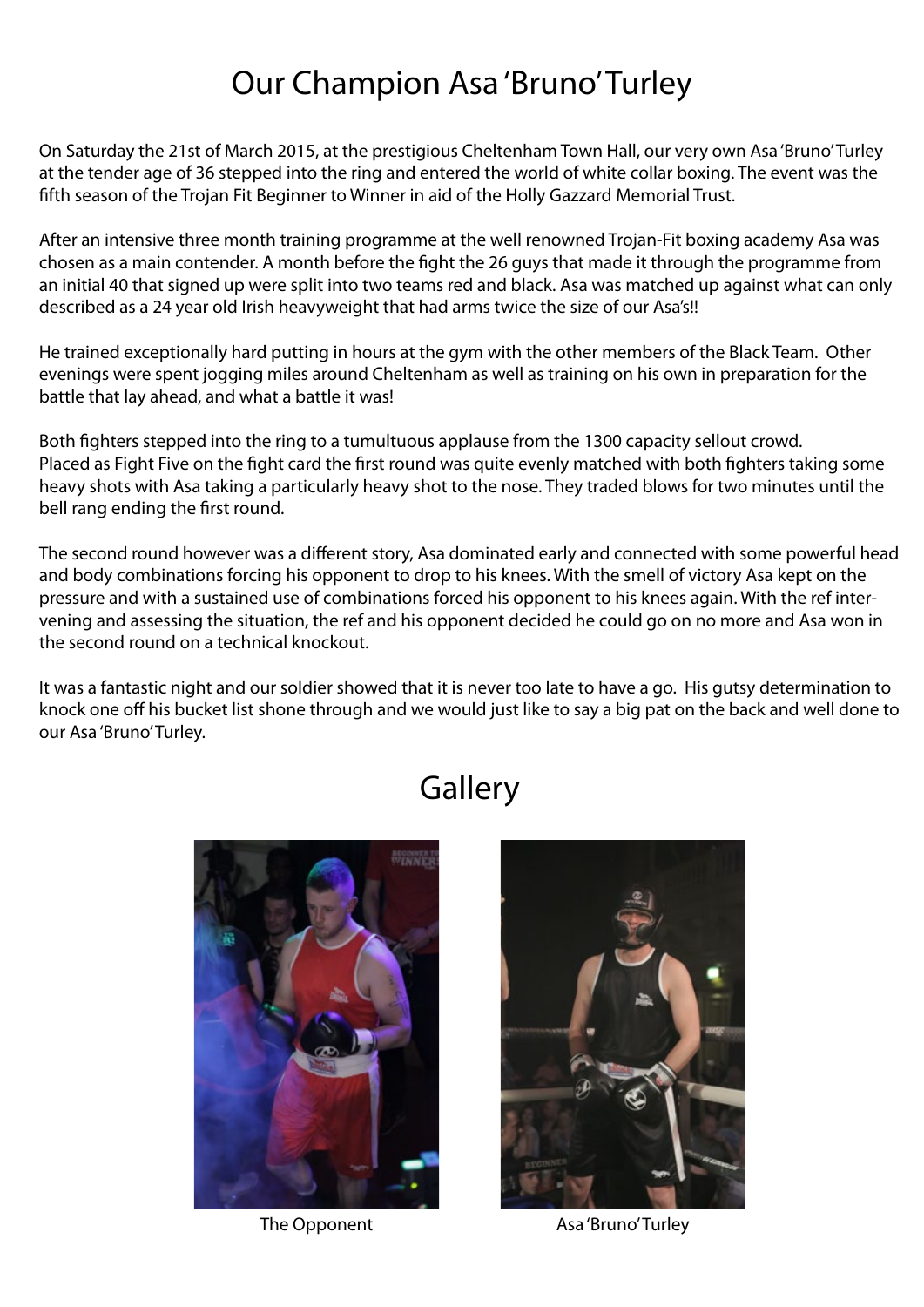











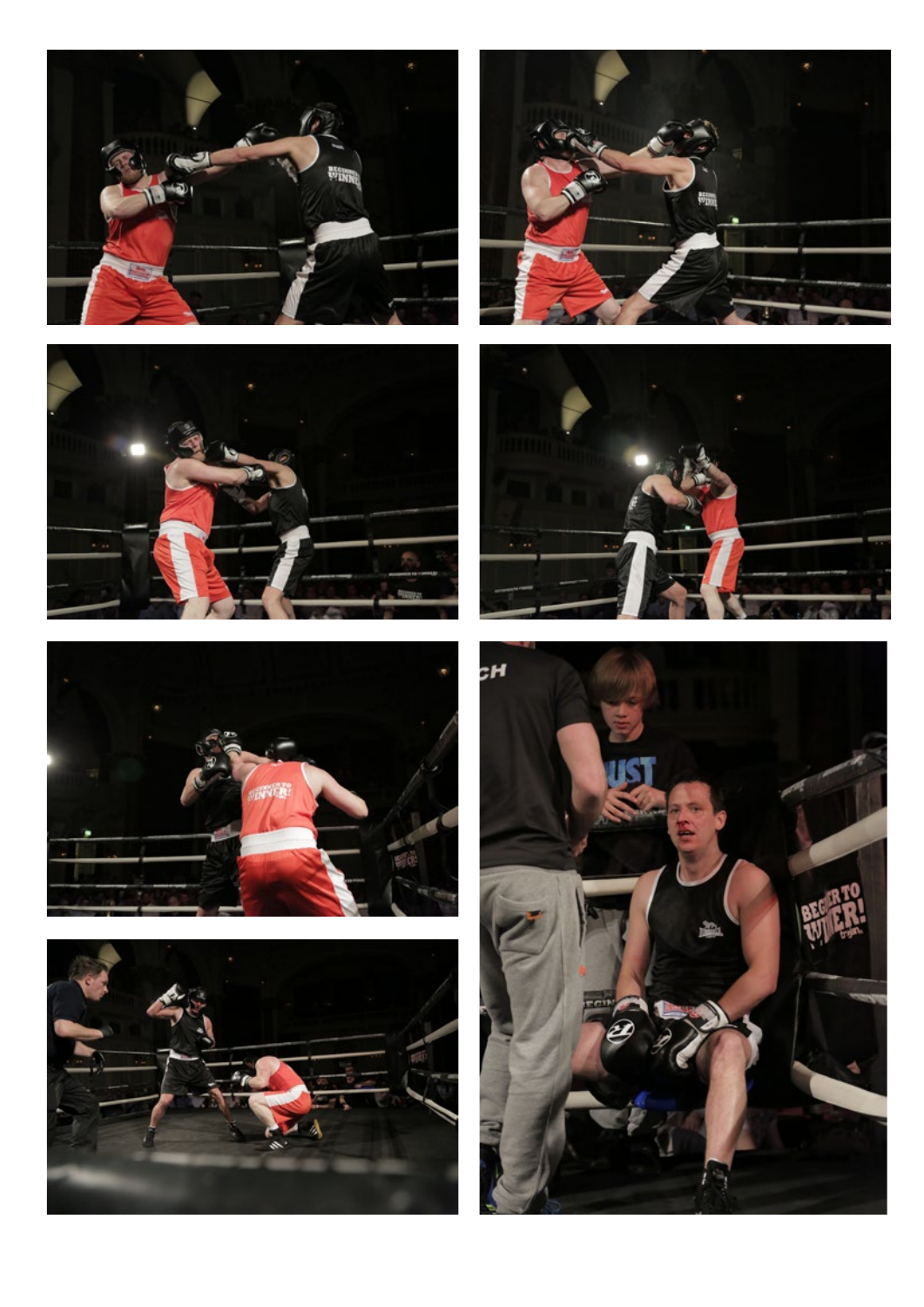

The Decisive Jab